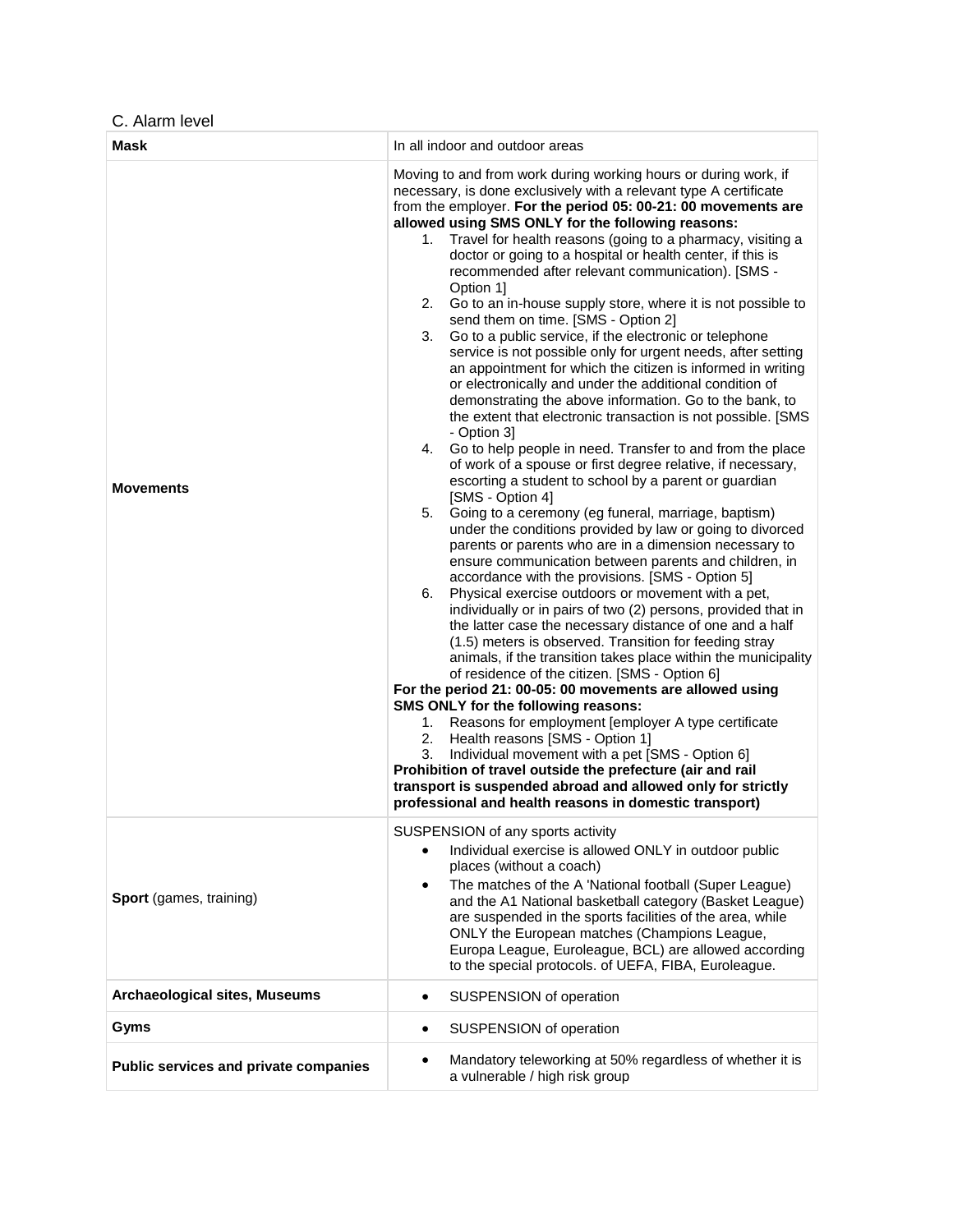| Justice                                                                                                                                   | SUSPENSION of operation except in cases of urgency<br>$\bullet$<br>(relevant JMC)                                                                                                                                                        |
|-------------------------------------------------------------------------------------------------------------------------------------------|------------------------------------------------------------------------------------------------------------------------------------------------------------------------------------------------------------------------------------------|
| Trade fairs - Sunday Markets etc.                                                                                                         | SUSPENSION of operation<br>$\bullet$                                                                                                                                                                                                     |
| <b>Focus</b>                                                                                                                              | SUSPENSION of operation<br>٠<br>Delivery function<br>$\bullet$                                                                                                                                                                           |
| Food stores (supermarkets, mini markets,<br>bakeries, butchers, fish shops, etc.)                                                         | 1 person per 10 sq.m. (4 people 20-100 sq.m. and 1<br>$\bullet$<br>person for every 10 sq.m. extra)<br>Special disinfection on wheeled and non-wheelbarrows /<br>$\bullet$<br>baskets<br>Operation until 20:30<br>٠<br>Weekend operation |
| Nightclubs including banquet facilities,<br>bars (sitting at tables only)                                                                 | SUSPENSION of operation<br>$\bullet$                                                                                                                                                                                                     |
| <b>Movie screenings</b>                                                                                                                   | SUSPENSION of operation<br>$\bullet$                                                                                                                                                                                                     |
| Hairdressers, personal<br>hygiene services, etc.                                                                                          | SUSPENSION of operation<br>$\bullet$                                                                                                                                                                                                     |
| <b>Refugee HCC</b>                                                                                                                        | SUSPENSION of output<br>$\bullet$                                                                                                                                                                                                        |
| <b>Popular markets</b>                                                                                                                    | 50% of sellers, with 5 meters distance between stalls<br>$\bullet$<br>Operation of parallel markets<br>$\bullet$                                                                                                                         |
| <b>Retail</b>                                                                                                                             | SUSPENSION of operation<br>$\bullet$                                                                                                                                                                                                     |
| <b>Transportation</b> (Numerical / quantitative<br>restrictions on travel concern the place /<br>point of departure or internal movement) | 65% in MMM<br>$\bullet$<br>65% on ships<br>$\bullet$<br>Up to 1 passenger in a taxi<br>$\bullet$<br>Limit on the number of passengers in the car up to 1<br>$\bullet$<br>person (excluding minor children)                               |
| <b>Elderly care units</b>                                                                                                                 | <b>SUSPENSION of visitation</b><br>$\bullet$                                                                                                                                                                                             |
| <b>Hospitals and diagnostic centers</b>                                                                                                   | An attendant / patient<br>$\bullet$<br>Limit * of scheduled surgeries up to 80%<br>$\bullet$<br>Oncological and emergency cases are excluded from the<br>restrictions                                                                    |
| Playgrounds (covered)                                                                                                                     | SUSPENSION of operation<br>$\bullet$<br>including playgrounds and amusement parks / theme parks                                                                                                                                          |
| <b>Universities</b>                                                                                                                       | Distance education (excluding seniors' workshops)<br>$\bullet$                                                                                                                                                                           |
| Rehearsals, TV and film shootings                                                                                                         | SUSPENSION of operation<br>$\bullet$                                                                                                                                                                                                     |
| <b>Assemblies</b>                                                                                                                         | SUSPENSION of public gatherings in the context of the<br>$\bullet$<br>Constitutional provisions for the protection of Public<br>Health                                                                                                   |
| Concert halls, Theatrical performances,<br>Other Performing Arts (seated only)                                                            | SUSPENSION of audience attendance, possibility to<br>$\bullet$<br>perform a show exclusively for internet transmission                                                                                                                   |
| <b>Conferences / Exhibitions</b>                                                                                                          | SUSPENSION of activity<br>$\bullet$                                                                                                                                                                                                      |
| Schools                                                                                                                                   | Mask from 4 years and over<br>٠<br>Mask from 4 years and over<br>$\bullet$                                                                                                                                                               |